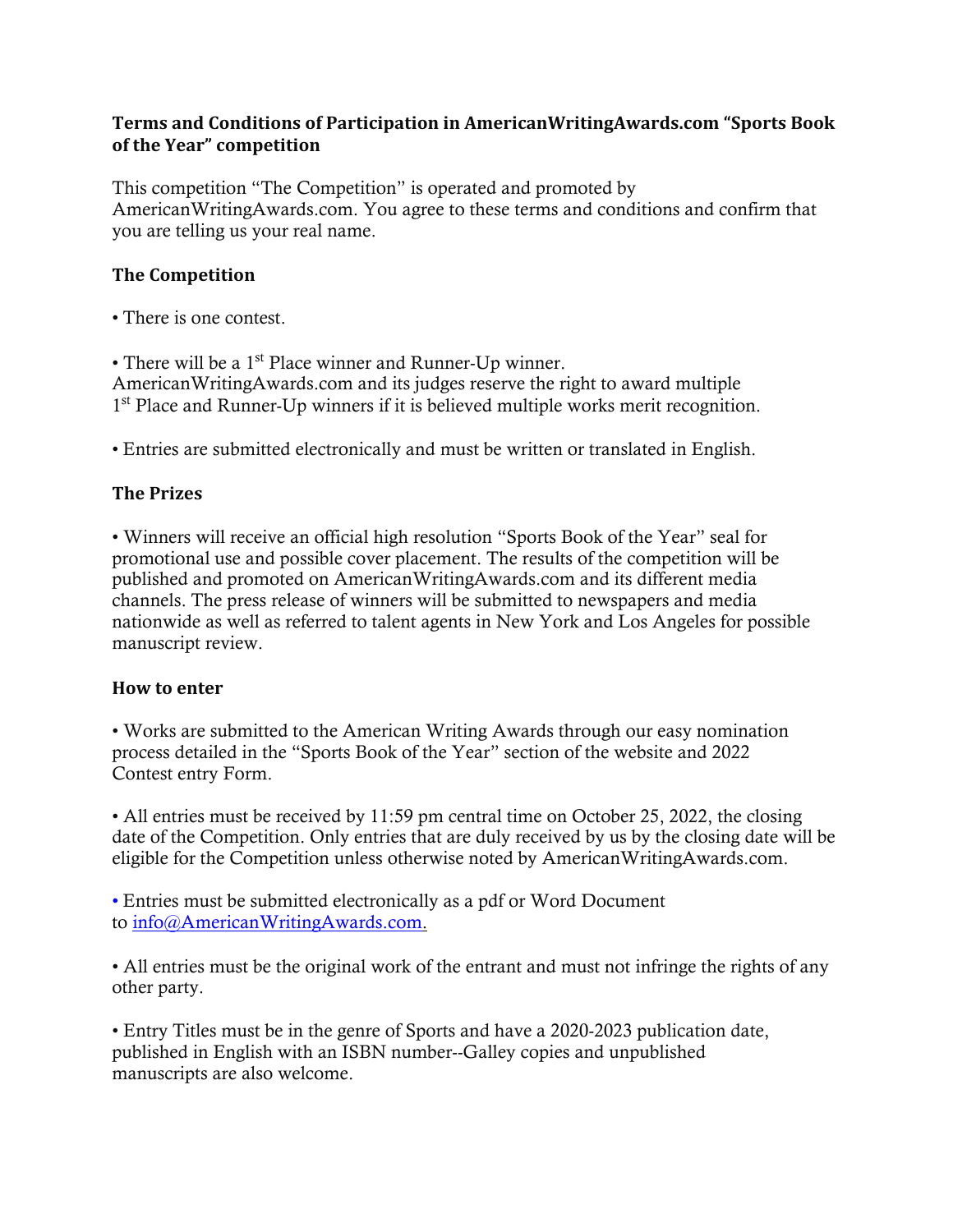• All sales are final. Authors retain all rights to submitted work. All entry Submissions are deleted from the entry database at the conclusion of the competition.

# **Eligibility**

• The Competition is open to persons between the ages of 18 and 120 in the genre of Sports.

• In entering the Competition, you confirm that you are eligible to do so. AmericanWritingAwards.com may require you to provide proof that you are eligible to enter the competition.

• Any author or publisher can nominate one or more of their books for an award.

• Entries not submitted in accordance with these terms and all other rules and directions given by AmericanWritingAwards.com, or entries that are incomplete or illegible (as determined in our sole discretion) will not be eligible for judging.

## **Prize and judging**

• Entries are judged by our team of judges--which include media members, professional athletes, college professors, and hall of fame coaches.

• The decision of the judges is final, and at its sole discretion. No correspondence or discussion will be entered into by us in relation to that decision.

• Winners will be announced in early December 2022.

• The winners will be notified (by email using contact details provided with the entry) within days of the date of announcement.

## **Use of your Information**

• Our staff will be communicating with you via e-mail about your entry (including an entry confirmation email or if your title places as a winner or finalist in the contest). Our messages may be placed in your spam folder. One way to make sure that our messages will reach your inbox directly is to add our e-mail addresses to your contact list. Your email will be saved in our database for future communications. If you have any questions or concerns about the use of your email please contact us by email at info@AmericanWritingAwards.com.